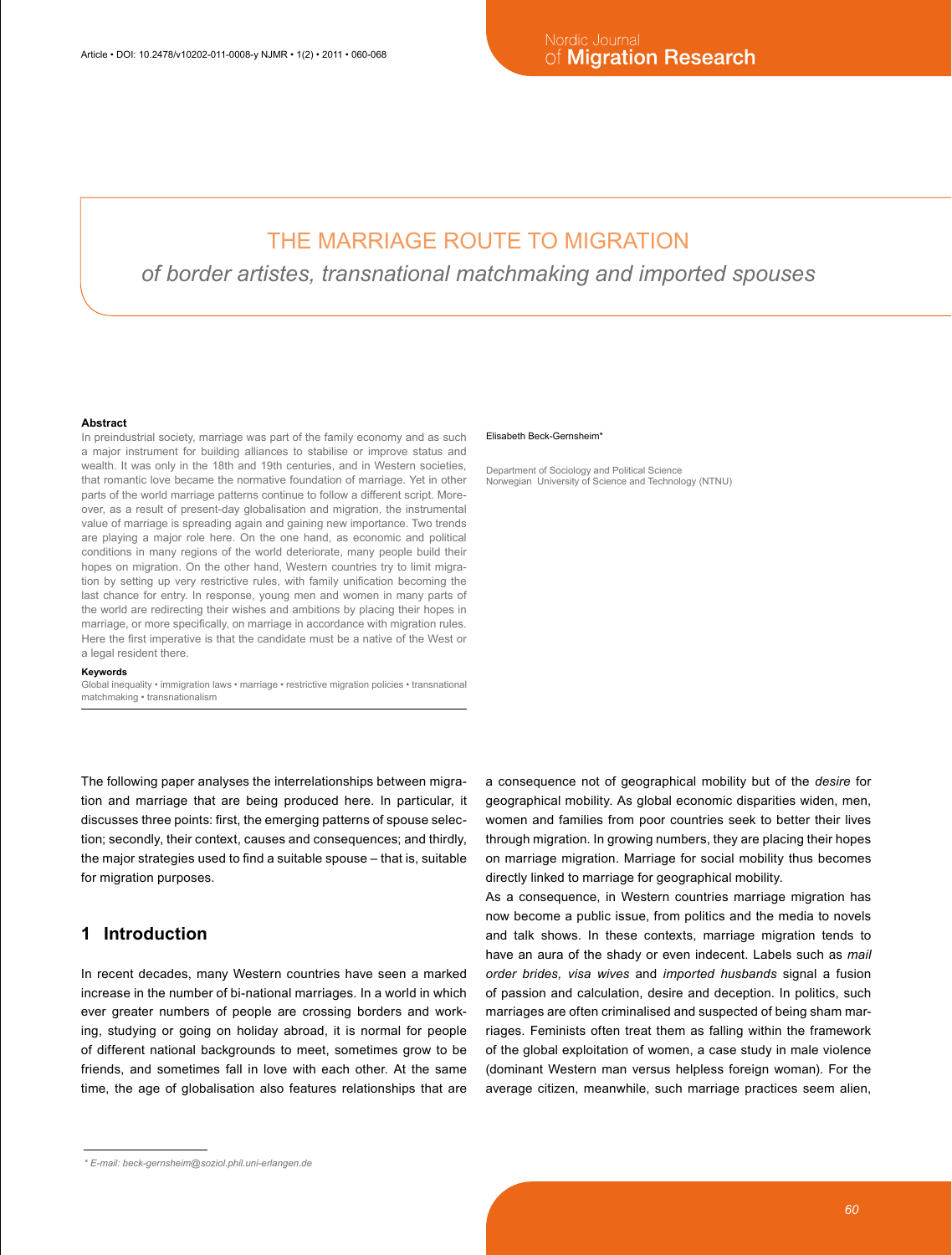even barbaric, because of their affinity to instrumental motives that represent a violation of the Western ideal of love, the breaching of a cultural taboo.

The present article examines the subject of marriage migration from a different point of view. Instead of a moral discourse that is centred solely on "them", on those from outside, it looks also at "us", natives of the Western world. In this way, the interconnections and flows between poorer and more prosperous regions, between "the West and the rest", come into focus. Seen like this, marriage migrants are not conceived as victims or perpetrators in some anonymous territory, but rather as agents in a globalised world, their moves tuned to the opportunities, rules and restrictions that come with globalisation. In short, the marriage route to migration is, in good part, paved by Western influences and institutions.

On the conceptual level, this line of argumentation is rooted in the transnational approach to migration, which emphasises the need to look "beyond the boundaries of existing analytical categories of social science" and proposes instead a "view of the world as a single social and economic system" ([Schiller et al. 1999](#page-8-0): 43f.). More specifically, this paper challenges the dominant Western discourse on marriage migration by presenting a "view from below". As such, it can draw on diverse sources in recent social science. It is closely related to James Scott's book, *Domination and the arts of resistance* [\(1990](#page-8-1)), in which he analyses the power dynamics between dominant and subordinate groups, and draws attention to the "infrapolitics of subordinate groups" (183ff.). Likewise, there is an affinity with Ulrich Beck's book, *The cosmopolitan vision* ([2006](#page-7-0)), which argues that, as we live in an age of global interconnectedness, it is high time for a change of perspectives: we must learn to go beyond the boundaries of nation, ethnicity and colour, and learn to take the view of the "global other". Thirdly, the approach practiced here is related to Roger Ballard's program of "Inside and outside" [\(2008](#page-7-1)), a switching of perspectives from majority to minority, an exercise in getting away from methodological nationalism and "Seeing through the migrants' eyes" (see [Yurdakul 2009:](#page-8-2) 2).

It would be naive to think this an easy task. Rather, it is a constant uphill struggle against the voids, deficiencies and biased assumptions of our respective mental landscapes. This holds true also of the ideas presented in the following: inevitably, they will tell of my own shortcomings and biases.

### *1.1 Towards a transnational framework for marriage migration*

In brief, this paper proposes a transnational framework for marriage migration. The arguments I will present here will proceed as follows. First, in a short theory-oriented section, I shall address the "why" of marriage migration. Why do people in the poor regions of the world not do as their fathers and mothers and the generations before them did, that is, remain poor, stay in their home region and marry a partner from there? Why are people in the poor regions increasingly opting for migration today, and why are they choosing marriage migration, rather than submitting to poverty, striving for social mobility in their own country, or trying other forms of migration? The second part of my analysis deals with the "how" of marriage migration. Given the geographical, social and cultural distances between the different parts of the world, how do people from the poor side of the global divide manage to find a spouse from the well-to-do side? Drawing on qualitative and quantitative material from a broad range of studies, I shall suggest two major options for transnational matchmaking: commercially arranged marriages, and kinship-arranged marriages.

In the third part, I will discuss the prospects for the future. Is marriage migration here to stay, and will it perhaps even grow stronger? Or have we reached a turning point, a reversal of trends? And if so, which factors come into play here?

## **2 The desire for migration versus barriers to migration**

### *2.1 The desire for migration: growing and spreading*

Social inequality is by no means a new phenomenon. On the contrary, for most if not all periods of history it has been part of everyday life in most regions of the world. Yet today inequality has probably reached a new level, and even more so, it is taking on a new and globalised form: the enormous gap between rich and poor nations has been amply documented. While some groups live in peace and relative wealth, others – the majority – live in politically and economically unstable regions with little access to basic rights and high rates of unemployment, poverty and illness.

At the same time, as the age of globalisation is characterised by a compression of time and space, these different worlds are becoming increasingly interlinked. This holds true with respect not only to economic relations, but also to politics, law, education, the arts and culture. The impact of the media is a good example. As amply documented, the mass media – film, television, video, the Internet – have become ever more widely accessible in recent years, expanding to distant countries and continents, and reaching not only major cities but also remote villages. These media convey information, both true and otherwise. They tell stories, again some true, some not. In any event, they communicate messages, images, promises that fire the human imagination. According to the anthropologist Arjun Appadurai, the media are influencing the lives and ambitions of more and more people in more and more parts of the world. "More persons throughout the world see their lives through the prisms of the possible lives offered by mass media in all their forms. That is, fantasy is now a social practice; it enters ... into the fabrication of social lives for many people in many societies" ([Appadurai 1991:](#page-7-2)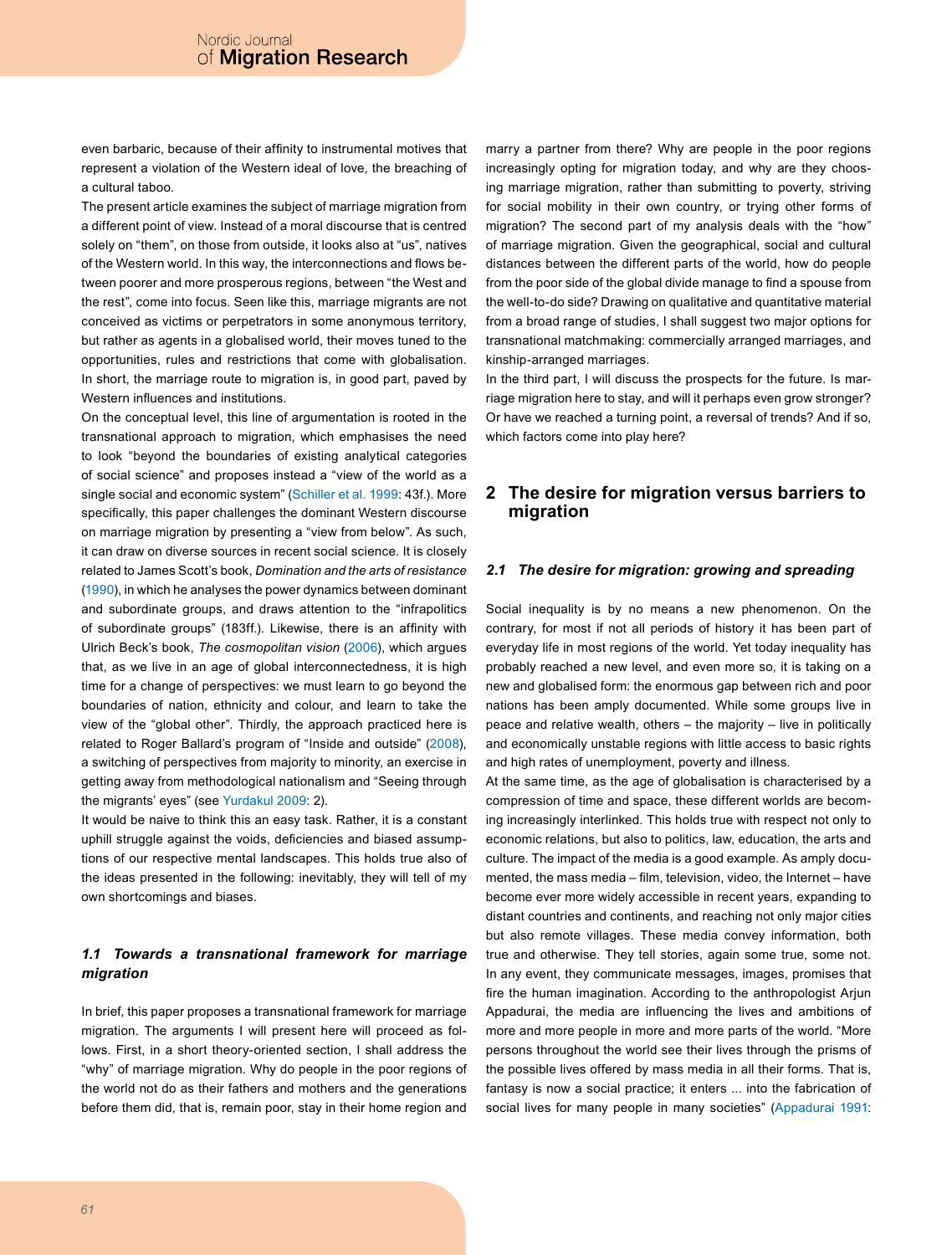198). Rather than accepting their lives as a matter of fate, more and more people are beginning to imagine other worlds and are comparing them with their own. In this way, the lives even of very ordinary people are no longer shaped solely by their local situation and experience, but increasingly by scenarios that the media suggest are available [\(Appadurai 1991](#page-7-2): 200).

According to sociologists Scott Lash and John Urry ([2007](#page-7-3)), the flows of global tourism have a similar impact. For what local people see is a vast number of tourists who spend weeks doing nothing but engage in mass consumption. Once again, local people are being presented with images of affluence that fire their imagination and give rise to dreams of a better life.

In this way, "global" standards and comparisons (along with their myths and fictions) have reached the remotest parts of the world. Whereas previously men and women had known only their own local conditions, now they are beginning to see beyond this horizon and to build up new aspirations. As a result of global integration, they have come to ask, why be poor and repressed here when people elsewhere have plenty to eat, own a house and car, and can go to the doctor when they fall ill? Why suffer here? Why not try to go there?

#### *2.2 The tightening of immigration laws*

The question, though, is how to make a reality of such hopes. Because in the countries of the First World poverty and unemployment have been increasing markedly, many countries have largely closed the door to economic migrants. Yet the building of ever more walls to protect "Fortress Europe" or "Fortress First World" has proved only partially effective. Faced with on-going poverty at home, many people, rather than giving up their hopes of migration, decide to fight the obstacles and to try alternative or indirect routes to wherever they hope to make a better life. As the American sociologist Caroline H. Bledsoe writes: "Creating policies inevitably creates the potential for actions that contravene these policies" ([Bledsoe 2004:](#page-7-4) 97). In this vein, prospective migrants explore, and try to make use of, the possibilities left open by the authorities (Böcker 1994: 90ff.). In due course, a series of moves and counter-moves begins, with "cat- and-mouse games" ([Palriwala & Uberoi 2008:](#page-7-5) 46) of all sorts being played out between immigration authorities on the one hand and would-be migrants on the other.

### **3 Routes to a new life**

#### *3.1 Border artistes*

Western countries' regulations on entry are of major importance in this situation. Because the life project of migration depends to a significant extent on these regulations, they become the yardstick from which people in the rest of the world take their lead – not by simply accepting them, but by taking an active approach, translating the regulations into strategies for action. In this respect many wouldbe migrants prove to be very skilful and flexible: they are "border artistes" indeed ([Beck 2006:](#page-7-0) 157). They have learnt the rules of cross-border existence, from the basic to the highly sophisticated. They have become experts in the discipline of boundary management, knowing when to keep clear of borders and when to cross them, how to subvert, circumvent, bridge or make use of borders, all the while carefully adapting to context, situation and moment. This is a special kind of knowledge, and there are many ways of practising it. A common strategy is "biography management". Here, would-be migrants go to great lengths to tailor their personal qualifications, characteristics and circumstances so that they fit the required profile and gain the approval of the immigration authorities (see e.g. [Bledsoe 2004](#page-7-4)).

Education is one way of doing this. A case study by Annett Fleischer ([2007\)](#page-7-7) focuses on a popular kind of socialisation that has developed in Cameroon, a form of "education for leaving" or, to be more precise, an education for study in Germany (the most desired destination in Cameroon as a result of historical links).<sup>[2](#page-7-6)</sup> Here the older and most experienced members of the kin group identify the most intelligent, socially skilled, linguistically gifted individual from among their teenage sons, daughters, nieces and nephews. From then on, the hopes of the family are pinned on this individual. He or she becomes the focus of the kin group's resources, with everyone chipping in to fund language courses, secondary schools, visas and travel expenses. For several years, the chosen candidate is systematically nurtured in such a way that he or she meets the requirements of the German authorities. For the kin group, this is an investment in the future. In Cameroon, as in many other countries, migration is a family and community project organised in accordance with fixed rules of honour and reciprocal exchange. Thus, those who make it to Germany thanks to the support of the kin group can be expected to provide a quid pro quo later on – sending money, bringing back consumer goods when they return home, and supporting other family members in their efforts to join them in Germany.

In other parts of Africa, people's hopes are focussed on a sporting education. If a son demonstrates a talent for football, the kin group pools its resources to nurture his skills through special training. This they do in the hope of attracting the attention of a professional scout who will sign him to an international club, kicking off a career in football potentially worth millions ([Walt 2008](#page-8-3)).

#### *3.2 The option of marriage*

But these are special situations presupposing historical links or exceptional talents. Normally, those eager to migrate have just three options. They may take illegal routes (very risky), apply for asylum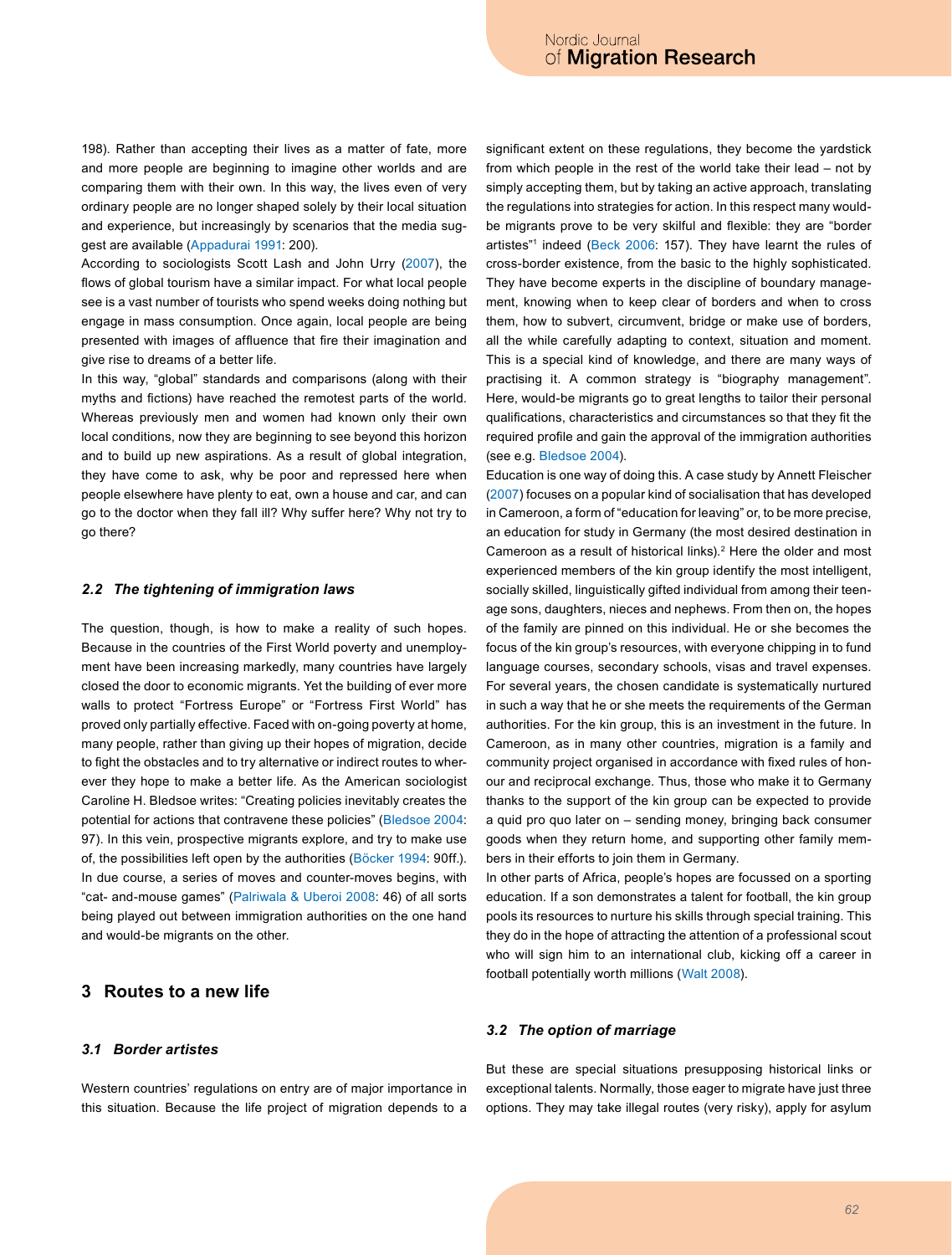(little chance of success) or, finally**,** try to claim the right to family reunification. With regard to the latter, though there are variations in detail, most Western countries apply similar rules. Accordingly those who are legally resident in the USA, EU, Canada or Australia can bring over close family members living elsewhere. As a rule, this includes parents, children and spouses ([Kofman 2004](#page-7-8)).

Because of the tremendous tension between hopes of migration and barriers to migration, and because joining a family member abroad is the most promising pathway to migration, marriage takes on a historically new significance for the younger generation of would-be migrants. This is my focus in what follows. To put it in a nutshell: given these conditions, marriage becomes a door opener and springboard for those wishing to reach the First World. In due course, the marriage market undergoes a major transformation, with new priorities and preferences emerging. Within a few years, a new dream spreads across the globe, the dream of a marriage that brings with it the right to migration.

In this context, a marriage certificate takes on a new function. It becomes, to use Beck's term, a most valuable resource for border artistes. Or, to build on Scott's concept, choosing a Western-based spouse is a deliberate strategy, neatly fitting the power dynamics between dominant and subordinate groups. It is a kind of action characteristic of minority groups, testing the limits, stretching the borders but also submitting to the rules of the majority while, at the same time, subtly challenging and eroding them. In this way, by a creative handling of the majority's regulations, the subordinates follow their own kind of moral compass, redefining the line between "legal" and "illegal" and asserting their own interests. Or, to paraphrase Scott, while the "dominant elite", the countries of the dominant West, are "ceaselessly working to maintain and extend ... control" over migration, people of the subordinate group, the migrants and would-be migrants, are "correspondingly devising strategies to thwart and reverse this appropriation" [\(Scott 1990:](#page-8-1) 197), for instance, by choosing marriage as a path to migration. This produces a seemingly paradoxical effect, a "chain migration over legally closed borders" (Böcker 1994).

Individuals and/or families may attempt to find a suitable spouse for such a marriage in a number of ways, depending on social and personal resources. In what follows, I suggest two major options for transnational matchmaking. First a basic option, open to anyone; second a special option, linked to particular groups, their strategies and resources.[3](#page-7-9)

## **4 The basic option: commercially arranged marriages**

For those who want to try the marriage route to migration, the essential question is how to find a suitable partner. Given the enormous geographical distances and huge differences in life circumstances, how can people in the poor regions of the world find someone from the "sunny side" regions who is willing to marry them?

In the age of globalisation, there are in fact a number of ways of achieving this. In recent years a broad range of commercial outfits have emerged serving the needs of would-be immigrants. The international marriage brokering industry *–* which took off in the mid-1980s and saw major expansion from the mid-1990s on [\(Lu](#page-7-10) [2008:](#page-7-10) 133) *–* includes marriage agencies, professional or semiprofessional individuals, as well as various forms of mediation via the Internet, newspaper advertisements, organised matchmaking tours and to some extent sex tourism also.

Which of these pathways an individual tries depends on various factors, particularly legal, economic and cultural parameters (in both the country of origin and country of immigration), and also on the personal characteristics and preferences of the would-be migrant. In what follows I will draw three constellations, each presenting an example of the basic option. To demonstrate the wide range of possibilities, they represent destinations widely separated with respect both to geography and culture: South Korea, the USA, and finally, Taiwan and Norway.

#### *4.1 Foreign brides for farmers: marriage agencies and marriage tours*

In many of the highly industrialised countries, the situation of farmers is characterised by severe hardships (low incomes, an uncertain future, long working hours, physical problems). As young women who have grown up in the countryside become dissatisfied with such prospects and often move to the city, the men left behind have great difficulties in finding a wife. This constellation creates a kind of golden opportunity for women in other parts of the world. Here is a situation of supply meeting demand: on the one hand Western men, single, most of them young or middleaged, most of them ready to marry but in no position to do so; on the other hand women in the poor regions of the world who are desperately longing to leave, are looking for a Western spouse and consider the possible hardships, difficulties and obstacles involved a price worth paying for. And indeed, in recent years numerous organised efforts have emerged to bring the two groups together, from marriage tours arranged by local authorities to the activities of commercial matchmaking institutions.

Take South Korea, for instance. Over the last two decades, this country has seen dramatic economic development. In recent years, the number of bi-national unions has increased substantially, from 1.2% in 1990 to 11.9% in 2006 [\(Shim 2008:](#page-8-4) 56f.), with many of the bridegrooms being South Korean farmers and their brides coming from Vietnam, India or other Asian countries [\(Shim 2008\)](#page-8-4). This boom in bi-national marriages (which has meanwhile also reached urban areas in South Korea) is in good part a result of massive advertising campaigns: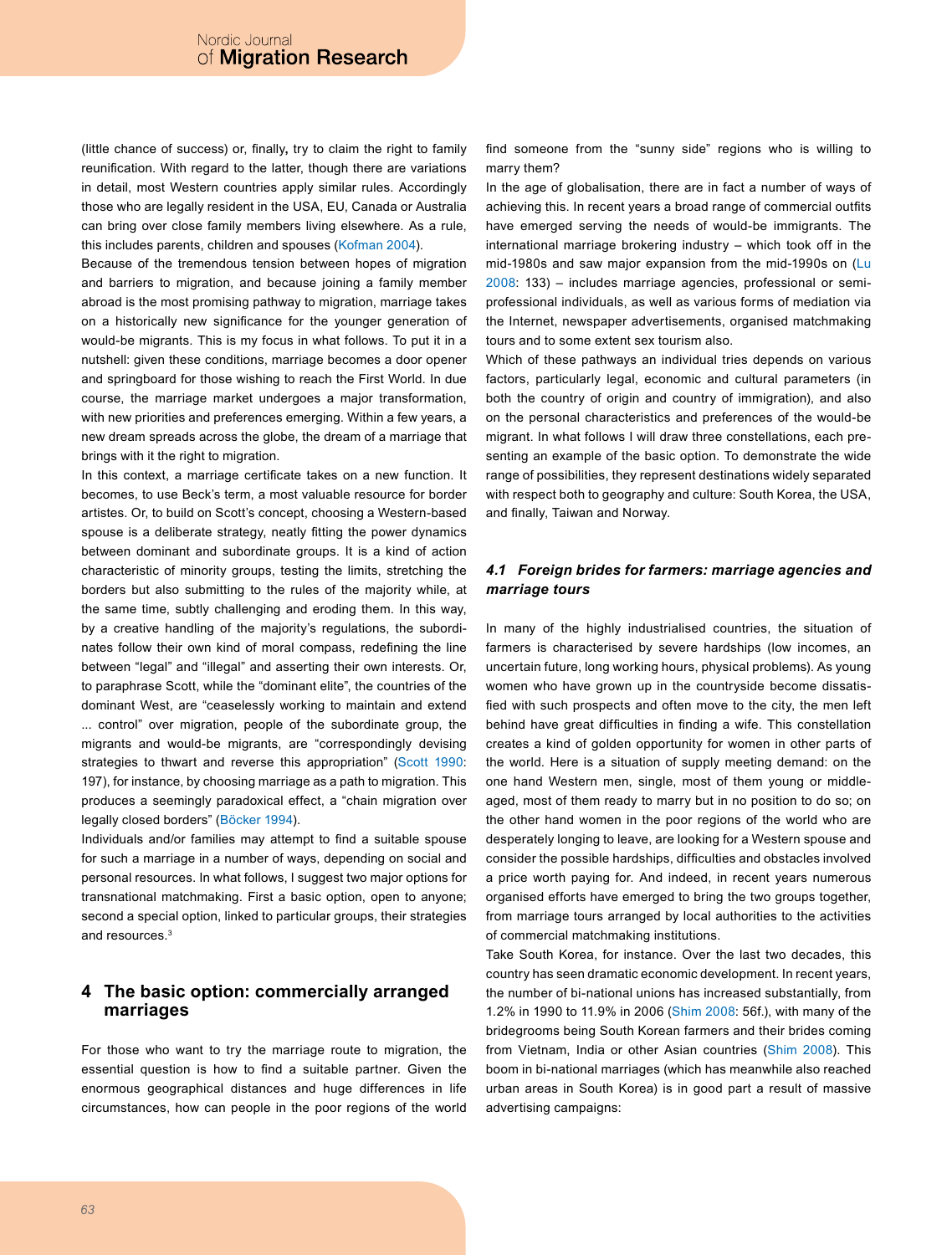In South Korea, billboards advertising marriages to foreigners dot the countryside, and flyers are scattered on the Seoul subway. Many rural governments, faced with depopulation, subsidize the marriage tours, which typically cost \$10,000. The business began in the late 1990s by matching Korean farmers or the physically disabled to mostly ethnic Koreans in China, according to brokers and the Korea Consumer Protection board. But by 2003, the majority of customers were urban bachelors and the foreign brides came from a host of countries. The board says between 2,000 and 3,000 agencies operate now [\(Onishi 2007\).](#page-7-11) 

## *4.2 Destination USA: marriage ads in Indian newspapers*

Even in the early 21st century, in India marriages are often arranged by parents, frequently with the support of the extended kin group. Yet the criteria that guide the search for suitable candidates do not simply follow ancient traditions; on the contrary, in good part they reflect the values of modernity, indeed of globalisation. Take, for instance, the Brahmins (India's elite caste) in Tamil Nadu and the ways they facilitate marriage. According to a recent study ([Kalpagam](#page-7-12) [2008](#page-7-12)), the plans, hopes and ambitions of these Brahmins revolve chiefly around one particular goal: migration to North America. To make it to the USA or Canada has become *the* priority life project, a yardstick of prestige and a status symbol.

To a significant extent, the assessment and selection of marriage candidates is moulded by this ranking of cultural preferences. Young Brahmin Indian men living in the USA or Canada are high up the son-in-law wish list. To achieve the widest possible selection, Brahmins have gradually changed and optimised how they search for potential marriage candidates. While formerly contacts via the social networks of family and friends played a major role here, other ways of mediation are now gaining in importance which allow a wider radius of action. The so-called "advertisement route" is one example:

Diaspora alliances in the 1960s and 1970s... were largely settled through personal kin and friendship networks. As local alliances became increasingly difficult to settle in this way, personal networks were increasingly complemented through impersonal networks, especially matrimonial advertisements.... As ... more women came to be employed, even the marriageable girl herself would go to the newspaper office to place the advertisement; some took the initiative to use that channel when their parents felt inhibited to do so.... Today Internet advertising has added a new dimension in the business of identifying compatible partners. ([Kalpagam 2008:](#page-7-12) 100)

A special evaluative scale has developed for such Indian–American unions, which are known as *varan*:

In the scale of symbolic capital, America *varan* alliances are exceptionally prestigious.... The prestige of an American *varan* itself varies depending on whether the boy possesses a Green Card or an H-1 visa, whether the boy went to the US/Canada for higher studies and then settled there, or whether he went for employment. In case of emigration for employment, there is a distinction between employment for a short-term job contract ... and a more enduring job contract with prospect of permanent relocation. The American *varan* alliance with Green Card-holding boys ranks as the most prestigious match. ([Kalpagam 2008](#page-7-12): 101)

In this way, candidates for marriage are classified into fine gradations and ranked accordingly. And the yardstick of their attractiveness is their suitability for migration, their "America potential".

### *4.3 Patterns of chain migration: migrants as matchmakers for migrants*

As shown time and time again, migration often takes the shape of chain migration: once a few migrants from an ethnic group have succeeded in settling in some Western place, more people from the same region will follow them, their passage made easier because they can build on the help and information provided by the pioneer generation.

The same pattern can be found in marriage migration. Sometimes, women migrants married to a Western man start to bring over women from their home region by providing them with work opportunities; sooner or later, many of the newly arrived women also marry a Western man [\(Jensen 2008\)](#page-7-13). Sometimes, pioneer migrants directly engage in marriage migration and actively arrange crossborder marriages for women from their family, neighbourhood or village [\(Lu 2008](#page-7-10): 132f.). Such activity may be started by a cousin or neighbour in the home country who is eager to leave and asks the migrant to find her a husband, or it may be triggered by Western men looking for a foreign wife asking for the migrant's mediation ([Lauser 2004:](#page-7-14) 124f.). Depending on the circumstances, this kind of matchmaking is done as a favour, to help near ones, or it is done for financial reasons. A typical example of the former is Lily, an ethnic Chinese woman from Indonesia married to a Taiwanese man.

After three years of marriage, Lily has arranged three Taiwanese-Indonesian marriages. The bridegrooms are her husband's friends, but Lily did not know the brides prior to matchmaking. She accompanied the potential bridegrooms to her hometown, and then referred them to a local matchmaker specialising in Indonesian–Taiwanese marriages, who knew how to prepare the legal documents. Lily did not charge the bridegrooms, but they paid her travel expenses, thus enabling her to visit her family, and after each successful match she was given an envelope containing cash as thank-you gift. In addition, she asked some money from the local broker ([Lu 2008:](#page-7-10) 136).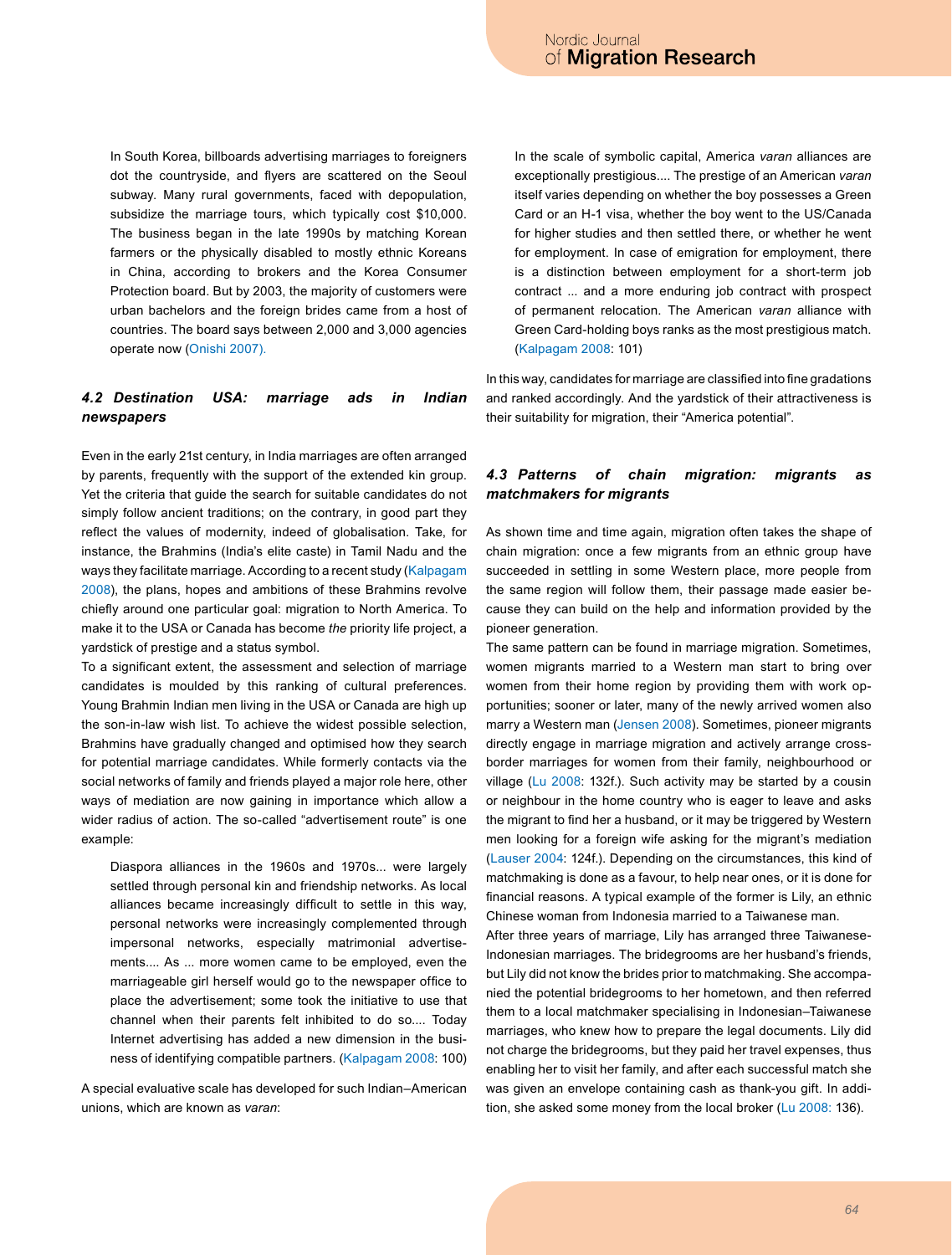In other instances, the financial motives are predominant. Some pioneers, once they realise that they can make good money, make a business out of helping their countrywomen to migrate. The story of some Thai women settled in Svalbard, a small Norwegian territory to the north of Norway proper (5), is a case in point.

The pioneers lived on Svalbard for several years until they became recruiters for chain migration from Thailand. The process was nurtured by a recession in the home country in the late 1990s that hit the countryside particularly strongly. When at that time pioneers from Svalbard visited their home areas, to the people there they appeared to be the very embodiment of success, and the West seemed to be a place where enormous money could be made. To stimulate such hopes further, some of the pioneers quickly learned the art of "impression management" and presented glamorous images of their own achievements, which served as both an impetus for migration and an incentive for increased demands from the migrant's family [\(Jensen 2008\)](#page-7-13).

As shown by these stories, networking between place of origin and place of destination can take on many shades and shapes. Quite often, a borderline between help and profit is difficult to draw [\(Jensen 2008](#page-7-13)).

## **5 The special option: kinship-based marriage arrangements**

While the basic option of transnational matchmaking – commercial arrangements – is open to anyone, provided he or she has some money, the second option is available only to some groups. Two conditions are crucial here: first, families must have relatives settled in the global North/West; and secondly, kinship networks must play a major part in many areas of social life.

In the sending countries of labour migration, large groups of people meet both these requirements. Because of large-scale labour migration in previous decades, today many men and women in the global South/East have relatives settled in the global North/West. Furthermore, in many non-Western societies, including many of the sending countries of labour migration, networks of kinship are of major importance. Mutual support is a moral obligation, from everyday life to politics to business arrangements, as well as when it comes to migration. Quite often, families pool their resources, so that one person has the necessary funds and can obtain whatever is needed for the migration enterprise (visa, documents, tickets, trafficking fees etc.), the expectation being, of course, that s/he will, in due course, take her turn in supporting those left at home. Last but not least, this pattern of collective action holds true in respect of marriage. Marriage is not an individual bond, but a family project arranged by the parents or extended family, often with the active involvement of kinship networks (e.g. [Ballard 2001](#page-7-15); [Shaw 2001\)](#page-8-5). For potential migrants and their families, this creates a special option. Rather than taking the commercial route, they can deploy

family networks and appeal to family loyalty for support. In their own countries it is often customary to marry a close relative. If they follow this pattern and find their bride/bridegroom from among the family members settled abroad, this is seen an excellent choice: they remain in line with established norms and at the same time gain the longed-for entry-ticket. And indeed, empirical studies show that many of the young migrants-to-be focus their aspirations on such a match, as in Pakistan: "Young men pin their hopes of social advancement on going to England by marrying a relative there" ([Shaw 2004:](#page-8-6) 279; see also Bledsoe 2004: 104). Young men – and women – in other countries harbour similar hopes. From Turkey to Morocco, much the same sentiment prevails: "Marrying a migrant's daughter is by far the most attractive way to gain admittance to the Netherlands, or in fact any Western Country" (Böcker 1994: 97).

Furthermore, as family members settled abroad have their own reasons for desiring such a marriage [\(Beck-Gernsheim 2007\)](#page-7-16), they are often quite willing to agree to such proposals. And if, for one reason or another, they should think otherwise, their relatives in the home country can exercise some social pressure. To improve their chances of a favourable answer, for example, they can appeal to their relatives to observe the duties of honour, respect and mutual help; or otherwise, they can make a refusal publicly known in the home village or home town, in this way exposing the migrants and accusing them of having forgotten their duties and the precept of loyalty to kin. Most migrants, rather than run a serious risk to their reputation and honour, will be careful and agree to a marriage proposal coming from the old country [\(Ballard 1990:](#page-7-15) 243; [Shaw 2001:](#page-8-5) 326, [2004](#page-8-6): 281).

## **6 Conclusions**

Whether the basic option or the special option, both ways of transnational matchmaking reflect the same trend. Today, in the age of migration and globalisation, a new criterion of partner selection is being established. In the countries of the Second and Third Worlds, people are increasingly focused on the question of whether a marriage candidate offers "migration potential". Here the geographical distance between country of origin and receiving country is no accident and even less a disadvantage; rather, it is these couples' secret marriage broker and witness. Or to put it differently, to the border artistes of the 21st century, a transnational marriage is by no means an obstacle. On the contrary, it is what they actively seek; it is their "passage to hope" ([UNFPA 2006](#page-8-7)).

#### *6.1 Prospects for the future*

With a view to the time span of the last three or four decades, I have so far referred to the increase in marriage migration. But if we focus on the figures for the last few years, a slightly different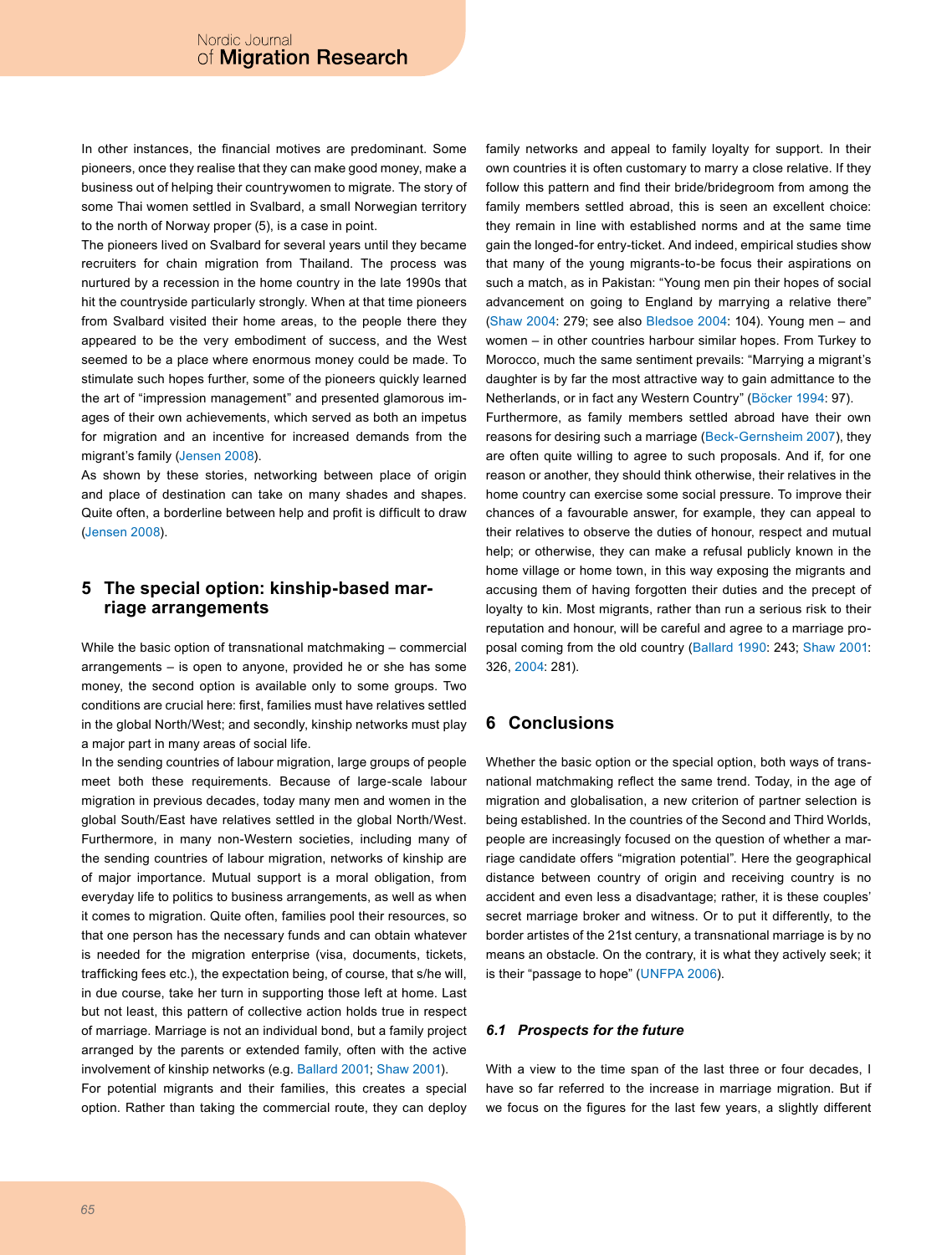picture emerges. The data show that in parts of central and northern Europe the rate of increase has slowed, and in some parts the number of such marriages has even decreased slightly.

This slight turn in events may be partly due to the lifestyle changes occurring in Western countries, which are affecting people's propensity to marry in particular. More and more people are now living together without a marriage certificate or remaining single. If the overall number of marriages is in rapid decline, bi-national marriages are likely to be part of the general trend and occur less often. Furthermore, the political climate in central Europe has changed over the last few years, particularly with respect to immigration. Governments are going to ever greater lengths to seal off the frontiers of "Fortress Europe". In Germany, for example, where the Social Democrat–Green coalition of 1998–2005 tried to strengthen the rights of immigrants somewhat, the Grand Coalition that succeeded it has struck a noticeably harsher tone. Immigrants tend to feel that Maria Böhmer, the new immigration minister, speaks for the government rather than for them. Multiculturalism, which often used to be praised as a virtue of modernity, is now considered naive or suspect, a utopia quite out of touch with reality. Instead, the new buzzword is "integration". Integration is now being encouraged, and even declared to be the immigrant's primary duty. The bookshops are full of publications centred on the topic of "women as victims", particularly with respect to other religions and cultures. Here women appear as victims of honour killings, forced marriages, circumcision, repression, and as the objects of archaic customs, ritual practices and patriarchal violence.

Necla Kelek, the daughter of a Turkish *Gastarbeiter* or "guest worker", is a prominent example of this trend [\(Kelek 2005\)](#page-7-17). In her book *Die fremde Braut* ("The foreign bride"), Kelek relates her conversations with Turkish women in Germany. In her narrative, forced marriage becomes the central topic and is declared, without further evidence, to be the general fate of Turkish women – a presentation that combines sympathy with the suffering of women with sweeping indictments of Turkish communities in Germany. Within a short time, the book became a bestseller and found favour with feminist women, as well as with men at the very conservative end of the political spectrum who had always warned against the invasion of Islam. Though migration experts publicly criticised Kelek's statements (e.g. [Terkessidis & Karakasoglu 2006\)](#page-8-8), the author has been repeatedly praised for her courage and showered with awards and honours; a talk show favourite, she has also been involved in panel discussions and political committees [\(Beck-Gernsheim 2006,](#page-7-18) [2007](#page-7-16)).

In the wake of this change in political climate, laws and regulations affecting the lives of migrants are being interpreted more strictly or formulated more restrictively. This also applies to the rules governing family reunification, especially with respect to spouses. To focus once again on Germany, since September 2007, in order to be allowed to enter the country, a spouse from abroad must have reached a minimum age of 18 years and have a basic knowledge of the German language. Though immigrant associations, refugee groups and church organisations have protested against this last regulation, pointing to the severe hardships it may cause, it has not been revoked. The language tests are being continued, and the chances of spouses entering Germany have been further minimised via subtle changes in legal definitions and clauses. The result is a dramatic decline in the number of immigrants: in the first six months of 2008, the number of visas issued to those wishing to join their spouses has decreased by almost a quarter compared to the same period in 2007 ([Newsletter 2008](#page-7-19): 1).

If the cat-and-mouse games between would-be immigrants and those wishing to thwart them continue, and if the advocates of a restrictive approach gain further ground, we may see a further reduction in the number of immigrant spouses. But what will be the result? In all likelihood, there will be no return to ethnic homogeneity (of the German, French, Danish or any other kind). As long as the gap between poor and rich countries and the resulting pressure to migrate persist, there is no prospect that people living in the poor regions of the world will abandon their hopes. Far more likely, the border artistes will continue to exist and seek out alternative routes – perhaps switching to other forms of family reunification ([Bledsoe](#page-7-4) [2004](#page-7-4)), perhaps trying to make their way as illegal immigrants.

Western nations may design many new regulations and restrictions to stop the boom in visa wives and imported husbands, and such attempts may prove partially successful. But in the end all these regulations will not be able to stop groups situated at the lower end of the global hierarchy, those confronted with constant misery, from dreaming of a better life. Nor will such regulations stop people from investing all their energies and creative powers into efforts to make their dreams come true. In the age of globalisation, with its many means to compress time and space, we cannot expect such actions to be confined to the national territory. Whether Western countries want it or not, the promise of a better life is a powerful incentive to mobility and migration. So in all likelihood border artistes will not vanish, but are here to stay, notwithstanding fences, walls and all kinds of restrictive regulations.

#### **Acknowledgements**

I would like to thank the editors of this volume for their comments and suggestions. They definitely helped to elaborate my position and strengthen my arguments.

**Elisabeth Beck-Gernsheim** is a German sociologist and currently Visiting Professor of Sociology at NTNU (Norwegian University of Science and Technology), Trondheim/Norway. Her research focuses extensively on issues concerning multiculturalism and families, including transnational families. Her publications include *Das halbierte Leben* (1980), *Die Kinderfrage* (1988), *Das ganz normale Chaos der Liebe* (1990, with Ulrich Beck), and *Was kommt nach der Familie?* (2000). Her latest book is *Fernliebe. Lebensformen im globalen Zeitalter* (2011, with Ulrich Beck).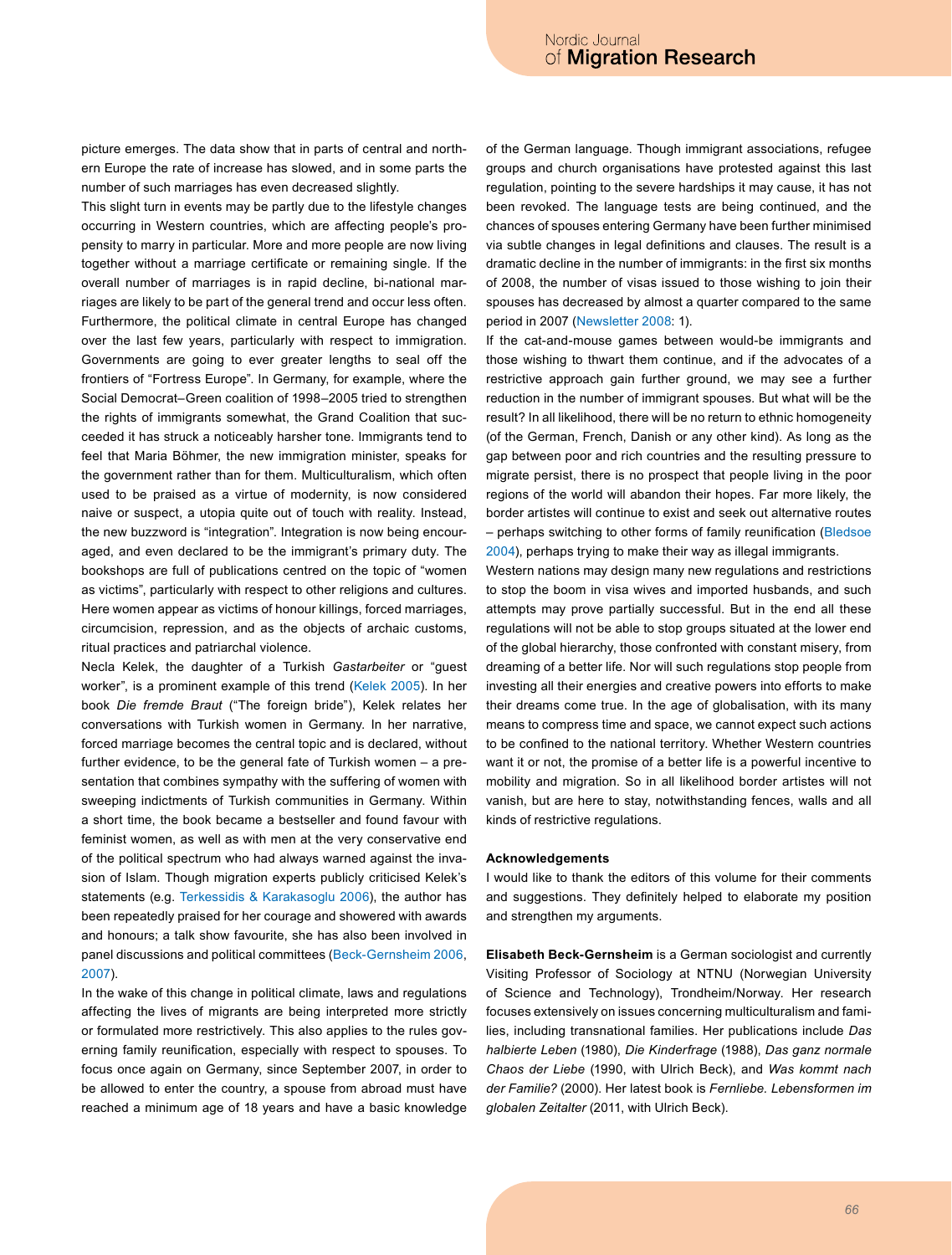#### **Notes**

- <span id="page-7-6"></span>1. The term in the German original is "Artisten der Grenze" (Beck 2006: 157). In the English edition, this is translated as "acrobats of the border", but "border artistes" seems more appropriate.
- 2. Before the First World War Cameroon was a German colony. Against the backdrop of this historical link, both West and East Germany offered scholarships for students from Cameroon in the late 20th century.
- <span id="page-7-9"></span>3. The two options outlined below should not be understood as being the only ones or as representing the whole range of possible pathways. Likewise, they are not meant to be mutually exclusive, whatever the situation and actors. Rather, in some

contexts there might be overlapping zones or combinations of the two.

- 4. As described by Jensen (2008), the situation in Svalbard, a group of islands situated between European mainland and the North Pole and under Norwegian sovereignty, is very special. Svalbard is not part of the Schengen agreement, so anyone can enter. Yet living at Svalbard gives foreigners no rights to Norwegian welfare services, and housing is restricted. Furthermore, the border with mainland Norway (and thus other European countries) remains closed. People coming to Svalbard are practically confined to it.
- 5. For EU citizens, this rule does not apply.

#### **References**

- <span id="page-7-2"></span>*Appadurai, A 1991, 'Global Ethnoscapes: Notes and Queries for a Transnational Anthropology', in Recapturing anthropology: working in the present, ed. RG Fox, School of American Research Press, Santa Fe, pp. 191–210.*
- <span id="page-7-15"></span>*Ballard, R 1990, 'Migration and kinship: the differential effect of marriage rules on the processes of Punjabi migration to Britain', in South Asians overseas: migration and ethnicity, eds C Clarke, C Peach & St. Vertovec, Cambridge University Press, Cambridge, pp. 219–249.*
- <span id="page-7-1"></span>*Ballard, R 2008, 'Inside and outside: contrasting perspectives on the dynamics of kinship and marriage in contemporary South Asian transnational networks', in The family in question: immigrant and ethnic minorities in multicultural Europe, ed. G Ralph, Amsterdam University Press, Amsterdam, pp. 37–70.*
- <span id="page-7-0"></span>*Beck, U 2006, The cosmopolitan vision, Polity Press, Cambridge. Original German edition 2004, Der kosmopolitische Blick, Suhrkamp, Frankfurt.*
- <span id="page-7-18"></span>*Beck-Gernsheim, E 2006, 'Turkish brides: a look at the immigration debate in Germany', in Migration, Citizenship, Ethnos, eds YM Bodemann & G. Yurdakul, Palgrave Macmillan, New York, pp. 185–194.*
- <span id="page-7-16"></span>*Beck-Gernsheim, E 2007, Türkische Bräute und andere Opfergeschichten, in Wir und die Anderen: Über Kopftuch, Zwangsheirat und andere Mißverständnisse, Elisabeth Beck-Gernsheim, Suhrkamp, Frankfurt, pp. 74–83.*
- <span id="page-7-4"></span>*Bledsoe, CH 2004, 'Reproduction at the margins: migration and legitimacy in the New Europe', Demographic Research, Special Collection vol. 3, no. 4, pp. 87–116.*
- *Böcker, A 1994, 'Chain migration over legally closed borders: settled migrants as bridgeheads and gatekeepers', The Netherlands' Journal of Social Sciences, vol. 30, pp. 87–106.*
- <span id="page-7-7"></span>*Fleischer, A 2007, 'Family, obligations, and migration: the role of kinship in Cameroon', Demographic Research, vol. 16, article 13, pp. 413–440.*
- <span id="page-7-13"></span>*Jensen, A-M 2008, 'Thai women in the Arctic North'. Paper presented at the conference 'Gender at the interface of the Global and the Local', November 4–7, Kunming, China.*
- <span id="page-7-12"></span>*Kalpagam, U 2008, 'America Varan marriages among Tamil brahmins: preferences, strategies and outcomes', in Marriage, migration and gender, eds R Palwirala & P Uberoi, Sage, London, pp. 98–124.*
- <span id="page-7-17"></span>*Kelek, N 2005, Die fremde Braut: Ein Bericht aus dem Inneren des türkischen Lebens in Deutschland. Kiepenheur & Witsch, Köln.*
- <span id="page-7-8"></span>*Kofman, E 2004, 'Family-related migration: a critical review of European studies', Journal of Ethnic and Migration Studies, vol. 30, no. 2, 243–262.*
- <span id="page-7-3"></span>*Lash, S & Urry, J 2007, Globale Kulturindustrie, Suhrkamp, Frankfurt.*
- <span id="page-7-14"></span>*Lauser, A 2004, 'Ein guter Mann ist harte Arbeit': Eine ethnographische Studie zu philippinischen Heiratsmigrantinnen, Transcript, Bielefeld.*
- <span id="page-7-10"></span>*Lu, MC-w 2008, 'Commercially arranged marriage migration: case studies of cross-border marriages in Taiwan', in Marriage, migration and gender eds R Palwirala & P Uberoi, Sage, London, pp. 125–151.*
- *Nazario, S 2004, Enrique's journey: the story of a boy's dangerous odyssey to reunite with his mother, Random House, New York.*
- <span id="page-7-19"></span>*Newsletter Migration und Bevölkerung 2008, 'Familiennachzug: Ehepartner scheitern am Sprachtest', no. 10, December.*
- <span id="page-7-11"></span>*Onishi, N 2007, 'Also globalized: Asia's marriage market', International Herald Tribune, February 2.*
- <span id="page-7-5"></span>*Palriwala, R & Uberoi, P 2008, 'Exploring the links: gender issues*